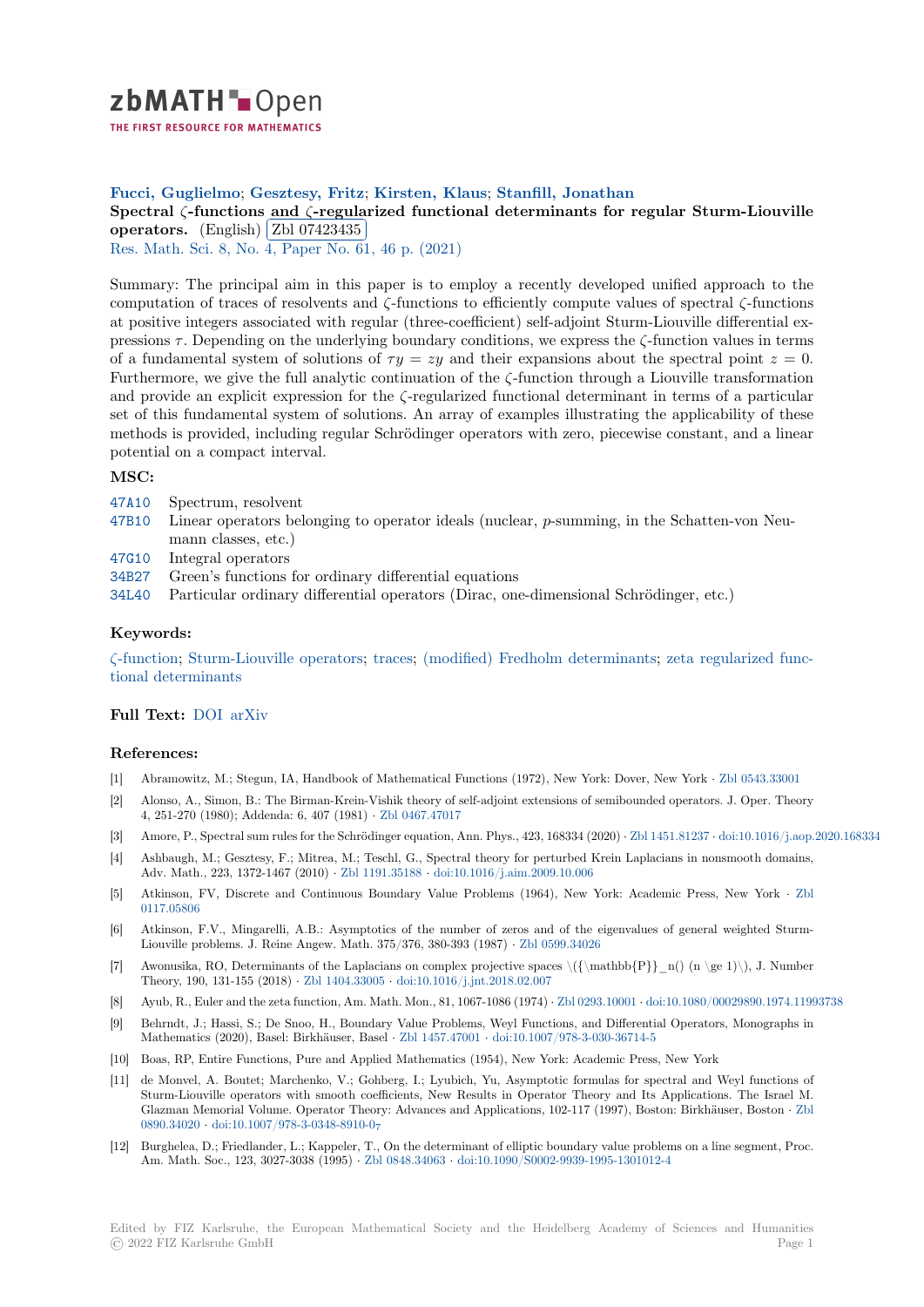- [13] Buslaev, VS; Faddeev, LD, Formulas for traces for a singular Sturm-Liouville differential operator, Sov. Math. Dokl., 1, 451-454 (1960) *·* Zbl 0129.06501
- [14] Clark, S.; Gesztesy, F., Weyl-Titchmarsh \(M\)-function asymptotics for matrix-valued Schrödinger operators, Proc. Lond. Math. Soc., 3, 82, 701-724 (2001) *·* Zbl 1025.34021 *·* doi:10.1112/plms/82.3.701
- [15] Clark, S., Gesztesy, F., Nichols, R., Zinchenko, M.: Boundary data maps and Krein's resolvent formula for Sturm-Liouville operators on a fi[nite interval. Op](https://zbmath.org/0129.06501)er. Matrices 8, 1-71 (2014) *·* Zbl 1311.34037
- [16] Danielyan, AA; Levitan, BM, On the asymptotic behavior of the Weyl-Titchmarsh \(m\)-function, Math. USSR Izv., 36, 487-496 (1991) *·* Zbl 0723.34038 *·* [doi:10.1070/IM19](https://zbmath.org/1025.34021)[91v036n03ABEH002031](https://dx.doi.org/10.1112/plms/82.3.701)
- [17] Demirel, S.; Usman, M., Trace formulas for Schrödinger operators on the half-line, Bull. Math. Sci., 1, 397-427 (2011) *·* Zbl 1256.35041 *·* doi:10.1007/s13373-011-0016-1
- [18] Dikki, LA, The zeta function of an ordinary differential equation on a finite interval, Izv. Akad. Nauk SSSR Ser. Mat., 19, 187-200 (1955)
- [19] Dikiĭ, LA, Trace formulas for Sturm-Liouville differential operators, Am. Math. Soc. Transl., 2, 18, 81-115 (1961)
- [20] [Dreyfus, T.](https://zbmath.org/1256.35041); [Dym, H., Product formulas for](https://dx.doi.org/10.1007/s13373-011-0016-1) the eigenvalues of a class of boundary value problems, Duke Math. J., 45, 15-37 (1978) *·* Zbl 0387.34021 *·* doi:10.1215/S0012-7094-78-04502-7
- [21] Elizalde, E., Ten Physical Applications of Spectral Zeta Functions. Lecture Notes in Physics (2012), New York: Springer, New York *·* Zbl 1250.81004 *·* doi:10.1007/978-3-642-29405-1
- [22] Elizalde, E.; Odintsov, SD; Romeo, A.; Bytsenko, AA; Zerbini, S., Zeta Regularization Techniques with Applications (1994), Singapo[re: World Scient](https://zbmath.org/0387.34021)ific, Singapore *·* [Zbl 1050.81500](https://dx.doi.org/10.1215/S0012-7094-78-04502-7) *·* doi:10.1142/2065
- [23] Epstein, P., Zur Theorie allgemeiner Zetafunktionen, Math. Ann., 56, 615-644 (1903) *·* Zbl 34.0461.02 *·* doi:10.1007/BF01444309
- [24] Epstei[n, P., Zur Theori](https://zbmath.org/1250.81004)e [allgemeiner Zetafunktionen. II,](https://dx.doi.org/10.1007/978-3-642-29405-1) Math. Ann., 63, 205-216 (1907) *·* Zbl 37.0433.02 *·* doi:10.1007/BF01449900
- [25] Falco, GM; Fedorenko, AA; Gruzberg, IA, On functional determinants of matrix differential operators with multiple zero modes, J. Phys. A, 50, 485201 (2017) *·* [Zbl 1380.81119](https://zbmath.org/1050.81500) *·* [doi:10.1088/1751-8](https://dx.doi.org/10.1142/2065)121/aa9205
- [26] Forman, R.: Functional determinants and geometry. Invent. Math. 88, 447-493 (1987) *·* [Zbl 0602.58](https://zbmath.org/34.0461.02)[044](https://dx.doi.org/10.1007/BF01444309)
- [27] Forman, R., Determinants, finite-difference operators and boundary value problems, [Commun. Mat](https://zbmath.org/37.0433.02)h[. Phys., 147, 485-526](https://dx.doi.org/10.1007/BF01449900) (1992) *·* Zbl 0767.58043 *·* doi:10.1007/BF02097240
- [28] Freitas, P.; Lipovský, J., Spectral deter[minant for the da](https://zbmath.org/1380.81119)[mped wave equation on an interv](https://dx.doi.org/10.1088/1751-8121/aa9205)al, Acta Phys. Polon. A, 136, 817-823 (2019)*·* doi:10.12693/APhysPolA.136.817
- [29] Freitas, P.; Lipovský, J., The determinant of one-dimensional polyharmonic operators of arbitrary order, J. Funct. Anal., 279, 108783 (2020) *·* [Zbl 145](https://zbmath.org/0767.58043)3.34107 *·* [doi:10.1016/j.jfa.2](https://dx.doi.org/10.1007/BF02097240)020.108783
- [30] Fucci, G., Gesztesy, F., Kirsten, K., Littlejohn, L.L., Nichols, R., Stanfill, J.: The Krein-von Neumann extension revisited. Appl. [Anal. \(2021\) 25 pp. doi:10.1080/00](https://dx.doi.org/10.12693/APhysPolA.136.817)036811.2021.1938005
- [31] Fucci, G.; Graham, C.; Kirsten, K., Spectral functions for regular Sturm-Liouville problems, J. Math. Phys., 56, 043503 (2015) *·* Zbl 1317.30060 *·* [doi:10.1063/1](https://zbmath.org/1453.34107).[4918616](https://dx.doi.org/10.1016/j.jfa.2020.108783)
- [32] Gesztesy, F.; Holden, H.; Simon, B.; Zhao, Z., Higher order trace relations for Schrödinger operators, Rev. Math. Phys., 7, 893-922 (1995) *·* Zbl 0833.34084 *·* doi:10.1142/S0129055X95000347
- [33] Gesztesy, F.; Kirsten, K., Effective computation of traces, determinants, and \(\zeta \)-functions for Sturm-Liouville operators, J[. Funct. Anal.,](https://zbmath.org/1317.30060) 2[76, 520-562 \(2019\)](https://dx.doi.org/10.1063/1.4918616) *·* Zbl 06988448 *·* doi:10.1016/j.jfa.2018.02.009
- [34] Gesztesy, F., Zinchenko, M.: Sturm-Liouville Operators, Their Spectral Theory, and Some Applications, vol. I (in preparation) *·* Zbl 1108.34063
- [35] Gohberg, I.; Krein, MG, Introduction to the Theory of Linear Nonselfadjoint Operators, Translations of Mathematical Monographs (1969), Providence, RI: Ameri[can Mathemat](https://zbmath.org/06988448)i[cal Society, Providence, RI](https://dx.doi.org/10.1016/j.jfa.2018.02.009) *·* Zbl 0181.13504
- [36] Gohberg, IC; Krein, MG, Theory and Applications of Volterra Operators in Hilbert Space, Translations of Mathematical [Monographs \(197](https://zbmath.org/1108.34063)0), Providence, RI: American Mathematical Society, Providence, RI
- [37] Gradshteyn, I.S., Ryzhik, I.M.: Table of Integrals, Series, and Products, Corrected and Enlarged Edition, Prepared by A. Jeffery, Academic Press, San Diego (1980) *·* Zbl 0521.33001
- [38] Graham, C.; Kirsten, K.; Morales-Almazan, P.; Quantz Streit, B., Functional determinants for Laplacians on annuli and elliptical regions, J. Math. Phys., 59, 013508 (2018) *·* Zbl 1390.35056 *·* doi:10.1063/1.5021465
- [39] Hermi, L.; Saito, N., On Rayleigh-type formulas for a non-local boundary value problem associated with an integral operator commuting with the Laplacian, Appl. Comp[ut. Harmon. Ana](https://zbmath.org/0521.33001)l., 45, 59-83 (2018) *·* Zbl 1443.47047 *·* doi:10.1016/j.acha.2016.08.003
- [40] Hinton, DB; Klaus, M.; Shaw, JK, Series representation and asymptotics for Titchmarsh-Weyl \(m\)-functions, Differ. Integr. Equ., 2, 419-429 (1989) *·* Zbl 0715.34044
- [41] Jörgens, K., Rellich, F.: Eigenwerttheorie Gewöhnlicher Differentialgleichungen. Springer, Berlin (1976). ((German.)) *·* Zbl 0347.34013
- [42] Jost, R.; Pais, A., On the scattering of a particle by a static potential, Phys. Rev., 82, 840-851 (1951) *·* Zbl 0042.45206 *·* doi:10.1103/PhysRev.82.[840](https://zbmath.org/0715.34044)
- [43] Kaper, HG; Kong, Man Kam, Asymptotics of the Titchmarsh-Weyl \(m\)-coefficient for integrable potentials, Proc. R. [Soc.](https://zbmath.org/0347.34013) [Edinb., 103](https://zbmath.org/0347.34013)A, 347-358 (1986) *·* Zbl 0618.34019 *·* doi:10.1017/S0308210500018990
- [44] Kapteyn, W.: Le calcul numérique. Mém. Soc. R. Sci. Liége Ser. 3 VI(9), (1906). (14 pp) *·* Zbl 37.0474.04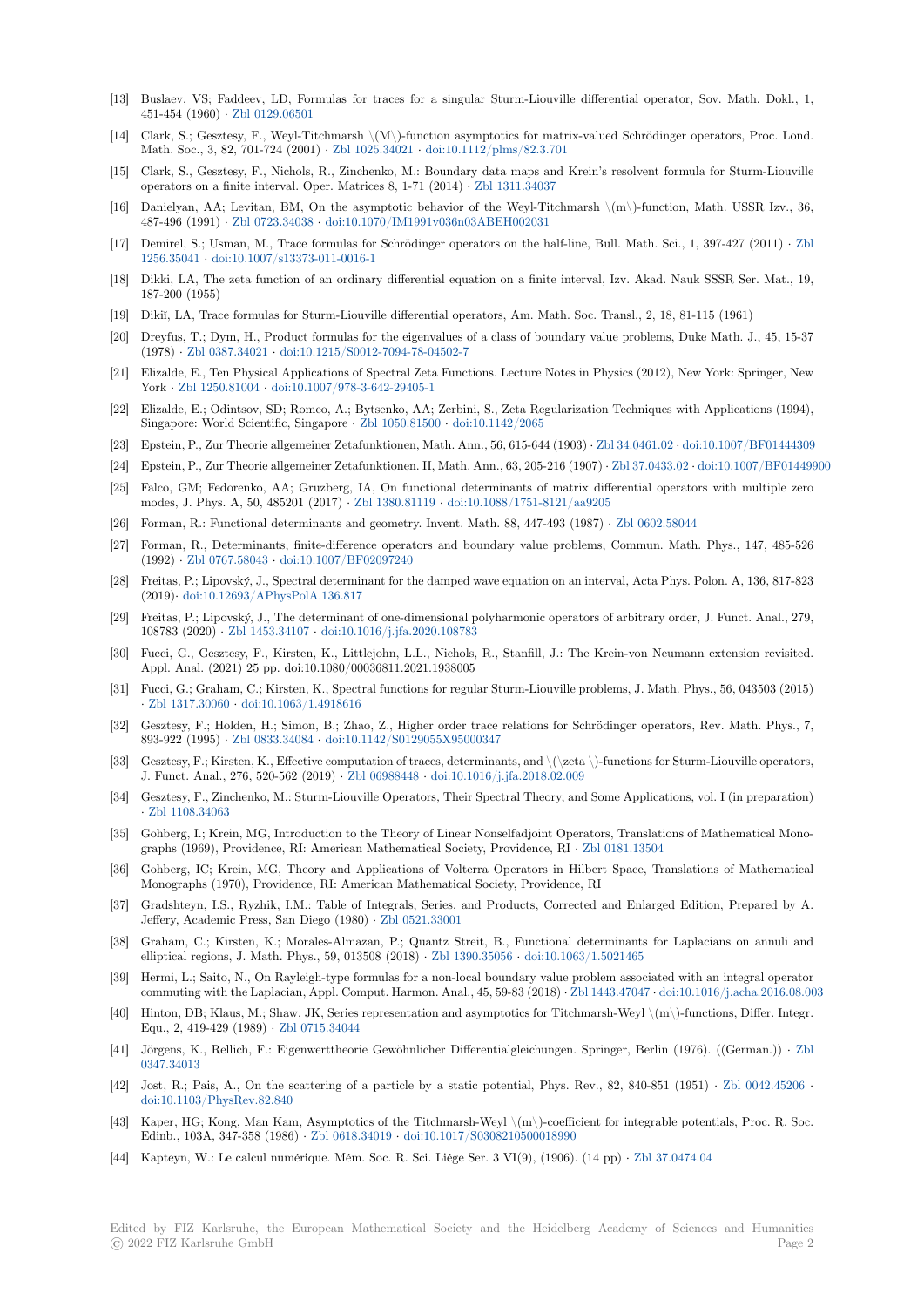- [45] Kirsten, K., Generalized multidimensional Epstein zeta functions, J. Math. Phys., 35, 459-470 (1994) *·* Zbl 0802.11034 *·* doi:10.1063/1.530793
- [46] Kirsten, K., Spectral Functions in Mathematics and Physics (2002), Boca Raton: CRC Press, Boca Raton *·* Zbl 1007.58015
- [47] Kirsten, K.; McKane, AJ, Functional determinants by contour integration methods, Ann. Phys., 308, 502-527 (2003) *·* Zbl 1051.58014 *·* doi:10.1016/S0003-4916(03)00149-0
- [48] [Kirsten, K.; McKane,](https://dx.doi.org/10.1063/1.530793) AJ, Functional determinants for general Sturm-Liouville problems, J. Phys. A, 37, 4649-4670 (2004) *·* Zbl 1064.34016 *·* doi:10.1088/0305-4470/37/16/014
- [49] Lesch, M., Determinants of regular singular Sturm-Liouville operators, Math. Nachr., 194, 139-170 (1998) *·* Zbl 0924.581[07](https://zbmath.org/1051.58014) *·* [doi:10.1002](https://zbmath.org/1051.58014)/[mana.19981940110](https://dx.doi.org/10.1016/S0003-4916(03)00149-0)
- [50] Lesch, M.; Tolksdorf, J., On the determinant of one-dimensional elliptic boundary value problems, Commun. Math. Phys., [193, 643-660 \(1](https://zbmath.org/1064.34016)998) *·* [Zbl 0920.47046](https://dx.doi.org/10.1088/0305-4470/37/16/014) *·* doi:10.1007/s002200050342
- [51] Lesch, M.; Vertman, B., Regular singular Sturm-Liouville operators and their zeta-determinants, J. Funct. A[nal., 261, 408-45](https://zbmath.org/0924.58107)0 (2011) *·* [Zbl 1230.34077](https://dx.doi.org/10.1002/mana.19981940110) *·* doi:10.1016/j.jfa.2011.03.011
- [52] Ja, B., Levin, Distribution of Zeros of Entire Functions, rev., ed., Translations of Mathematics Monographs (1980), Providence, RI: American Mathe[matical Society,](https://zbmath.org/0920.47046) P[rovidence, RI](https://dx.doi.org/10.1007/s002200050342)
- [53] Levit, S.; Smilansky, U., A theorem on infinite products of eigenvalues of Sturm-Liouville type operators, Proc. Am. Math. Soc., 65, [299-302 \(1977\)](https://zbmath.org/1230.34077) *·* [Zbl 0374.34016](https://dx.doi.org/10.1016/j.jfa.2011.03.011) *·* doi:10.1090/S0002-9939-1977-0457836-8
- [54] Levitan, BM; Sargsjan, IS, Introduction to Spectral Theory, Translations of Mathematical Monographs (1975), Providence, RI: American Mathematical Society, Providence, RI
- [55] Marchenko, V.A.: Sturm-Liouville Operators and Applications, rev. ed., AMS Chelsea Publ., American Mathematical Society, Providence, RI (2011) *·* Z[bl 1298.34001](https://zbmath.org/0374.34016)
- [56] Mingarelli, A.B.: Some remarks on the order of an entire function associated with a second order differential equation. In: Everitt, W.N., Lewis, R.T. (eds.) Ordinary Differential Equations and Operators. A tribute to F.V. Atkinson, Proceedings of a Symposium held at Dundee, Scotland, March-July 1982. Lecture Notes in Math., vol. 1032, pp. 384-389. Springer, Berlin (1983)
- [57] Mirzoev, K.A., Safonov[a, T.A.: Green's](https://zbmath.org/1298.34001) function of ordinary differential operators and an integral representation of sums of certain power series. Dokl. Math. 98, 486-4489 (2018) *·* Zbl 1406.34059
- [58] Müller, W., Relative zeta functions, relative determinants and scattering theory, Commun. Math. Phys., 192, 309-347 (1998) *·* Zbl 0947.58025 *·* doi:10.1007/s002200050301
- [59] Muñoz-Castañeda, JM; Kirsten, K.; Bordag, M., QFT over the finite line. Heat kernel coefficients, spectral zeta functions and selfadjoint extensions, Lett. Math. Phys., 105, 523-549 (2015) *·* [Zbl 132](https://zbmath.org/1406.34059)5.81114 *·* doi:10.1007/s11005-015-0750-5
- [60] Naimark, M.A.: Linear Differential Operators. Part I: Elementary Theory of Linear Differential Operators, Transl. by E. R. [Dawson, Engl. tr](https://zbmath.org/0947.58025)a[nslation edited by W. N. Ev](https://dx.doi.org/10.1007/s002200050301)eritt. Ungar Publishing, New York (1967) *·* Zbl 0219.34001
- [61] Naimark, M.A.: Linear Differential Operators. Part II: Linear Differential Operators in Hilbert Space, Transl. by E. R. Dawson, Engl. translation edited by W. N. Everitt. Ungar Publishing, N[ew York \(1968\)](https://zbmath.org/1325.81114) *·* [Zbl 0227.34020](https://dx.doi.org/10.1007/s11005-015-0750-5)
- [62] Östensson, J.; Yafaev, DR; Dym, H.; Kaashoek, MA; Lancaster, P.; Langer, H.; Lerer, L., A trace formula for differential operators of arbitrary order, Panorama of Modern Operator Theory and Related Topics. Th[e Israel Gohberg](https://zbmath.org/0219.34001) Memorial Volume, Operator Theory: Advances and Applications, 541-570 (2012), Basel: Birkhäuser, Basel
- [63] Reed, M.; Simon, B., Methods of Modern Mathematical Physics. IV. Analysis [of Operators \(](https://zbmath.org/0227.34020)1978), New York: Academic Press, New York *·* Zbl 0401.47001
- [64] Robert, D.; Sordoni, V.; Greiner, PC; Ivrii, V.; Seco, LA; Sulem, C., Generalized determinants for Sturm-Liouville problems on the real line, Partial Differential Equations and Their Applications. CRM Proceedings \& Lecture Notes, 251-259 (1997), Providence, RI: American Mathematical Society, Providence, RI*·* doi:10.1090/crmp/012/19
- [65] Rozenblum, GV; [Shubin, MA; So](https://zbmath.org/0401.47001)lomyak, MZ, Spectral theory of differential operators, Partial Differential Equations VII, Encyclopedia of Mathematical Science (1994), Berlin: Springer, Berlin
- [66] Rybkin, A., On a complete analysis of high-energy scattering matrix asymptotics for one dimensional Schrödinger operators with integrable potentials, Proc. Am. Math. Soc., 130, 59-67 (2001) *·* [Zbl 0986.34073](https://dx.doi.org/10.1090/crmp/012/19) *·* doi:10.1090/S0002-9939-01-06014-2
- [67] Rybkin, A., Some new and old asymptotic representations of the Jost solution and the Weyl  $\langle m \rangle$ -function for Schrödinger operators on the line, Bull. Lond. Math. Soc., 34, 61-72 (2002) *·* Zbl 1048.34140 *·* doi:10.1112/S0024609301008645
- [68] Simon, B., Notes on infinite determinants of Hilbert space operators, Adv. Math., 24, 244-273 (1977) *·* Zbl 0353.47008 *·* doi:10.1016/S0001-8708(77)80044-3
- [69] Simon, B., Trace Ideals and Their Applications, Mathematical Surveys and Monographs (2005), Providence, RI: American Mathematical Society, Providence, RI *·* Zbl 1074.47001
- [70] Simon, B., Operator Theory. A Comprehensive Course in Analysis, Part 4 (2015), Providence, RI: Ameri[can Mathematic](https://zbmath.org/0353.47008)al [Society, Providence, RI](https://dx.doi.org/10.1016/S0001-8708(77)80044-3) *·* Zbl 1334.00003
- [71] Spreafico, M., Zeta determinants of Sturm-Liouville operators, Funct. Anal. Appl., 54, 149-154 (2020) *·* Zbl 1454.34048 *·* doi:10.1134/S0016266320020094
- [72] Takhtajan, LA, Quantum Mechanics for Mathematicians, Graduate Studies in Mathematics (2008), Providence, RI: American Mathematical Society, P[rovidence, RI](https://zbmath.org/1334.00003) *·* Zbl 1156.81004
- [73] Titchmarsh, EC, A theorem on infinite products, J. Lond. Math. Soc., 1, 35-37 (1926) *·* Zbl 52.0212.04 *·* doi[:10.1112/jlms/s1](https://zbmath.org/1454.34048) [1.1.35](https://dx.doi.org/10.1134/S0016266320020094)